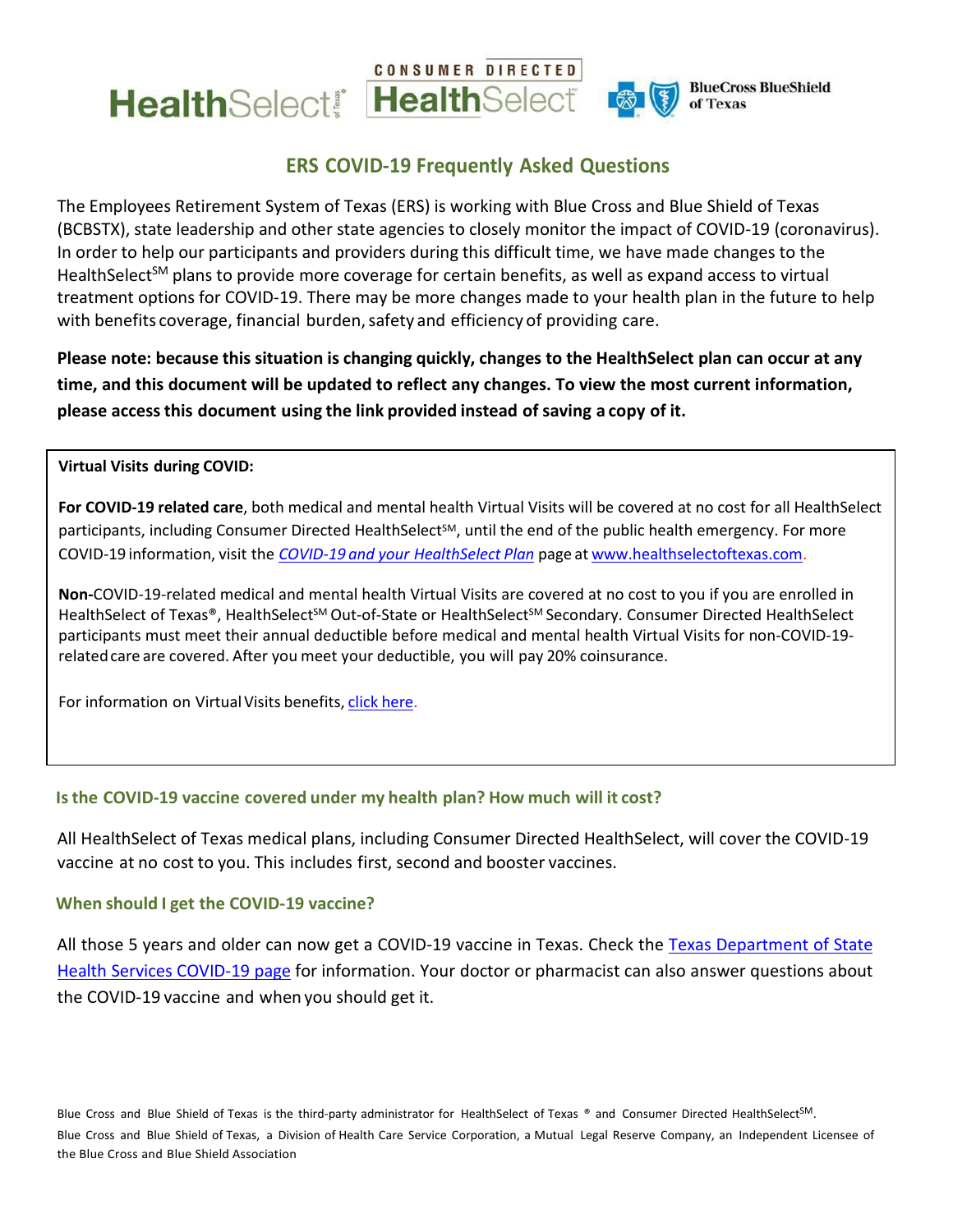# **Where should I get the COVID-19 vaccine?**

HealthSelect participants can get the vaccine at their doctor's office, pharmacy and other locations. Call a BCBSTX Personal Health Assistant toll-free at **(800) 252-8039 (TTY:711)** Monday-Friday 7 a.m.-7 p.m. and Saturday 7 a.m.-3 p.m. CT to help locate an in-network health care provider near you. You can also find a vaccine provider by visiting the Texas [COVID-19](https://tdem.maps.arcgis.com/apps/webappviewer/index.html?id=3700a84845c5470cb0dc3ddace5c376b) Vaccine Provider Locations map or calling 2-1-1 in Texas.

Before making an appointment or heading to a pharmacy, you should visit the provider's website or call to ask about vaccine availability.

# **What should I bring with me to get my vaccine?**

You should bring both your HealthSelect medical ID card and your Prescription Drug Plan card to your vaccine appointment. You may also be required to show your government issued ID card or drivers' license.

# **Where can I find more information about COVID-19 vaccines?**

More information about COVID-19 vaccines is available from the [Texas Department of State Health Services](https://www.dshs.state.tx.us/coronavirus/immunize/vaccine.aspx) and the Centersfor Disease Control and [Prevention.](https://www.cdc.gov/coronavirus/2019-ncov/vaccines/index.html)

#### **What options for care do participants have during this time?**

#### **COVID-related care:**

- Virtual Visits providers can triage symptoms and direct you on what next steps to take, although a Virtual Visit doctor may not be able to order coronavirus testing at this time. HealthSelect participants (including Consumer Directed HealthSelect participants) have access to COVID-related medical and mental health Virtual Visits through Doctor On Demand® and [MDLIVE®](https://mdlive.com/healthselect) **at no cost** throughout the public health emergency.
- A participant's primary care provider (PCP) or specialist may be able to provide services via telemedicine/telehealth platforms. Throughout the public health emergency, COVID-related in-network telemedicine services are covered **at no cost** to a participant for covered services. Participants should contact their providers' office(s) to ask if this service is available.

### **Non-COVID-related care:**

- Non-COVID-19-related medical and mental health Virtual Visits are covered at no cost to you if you are enrolled in HealthSelect of Texas, HealthSelect Out-of-State or HealthSelect Secondary. If you are enrolled in Consumer Directed HealthSelect, you must meet your annual deductible before medical and mental health Virtual Visits for non-COVID-19-related care are covered. For more information on Virtual Visits benefits, click [here.](https://healthselect.bcbstx.com/content/medical-benefits/virtual-visits)
- In-network medical and mental health telemedicine visits (such as visits through a provider platform) are covered the same as in-person office visits for all HealthSelect participants, including Consumer Directed HealthSelect. See the Master Benefits Plan Document for your plan for benefit details.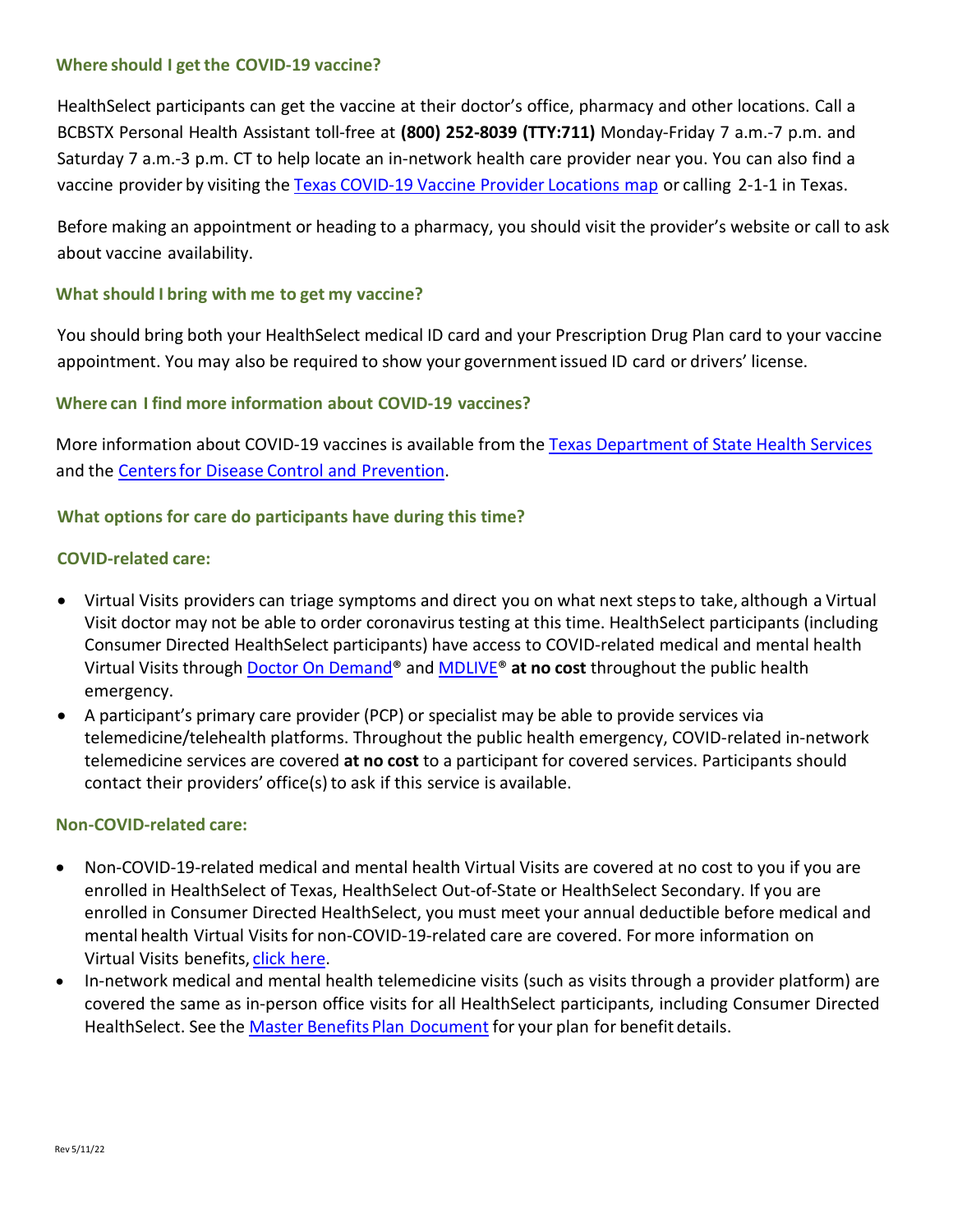# **What if my provider(s) charge me at time of service for a copay, coinsurance or deductible amount?**

BCBSTX is processing your claims based on the changes made due to COVID-19. If your provider(s) requires payment at time of service, you may have to request a refund from your provider(s) after your claim is processed.

**What has recently changed with HealthSelectof Texas® plans due to COVID-19?**

### • **COVID-19 Testing:**

- o In-network lab testing for COVID-19 is covered at no cost to HealthSelect of Texas, HealthSelect Out-of-State, Consumer Directed HealthSelect<sup>SM</sup> and HealthSelect Secondary participants. This covers out-of-network COVID-19 lab testing claims received on or after March 18, 2020. Note: tests required as condition for employment (including Workers' Compensation) and tests that are not appropriate, medically necessary or approved under the public health emergency are not covered. If you have questions about whetheror not you shouldbe tested, please speak to your provider. [Learn how you can avoid extra COVID-19 testing](https://tdi.texas.gov/news/2020/tdi07072020.html) [charges.](https://tdi.texas.gov/news/2020/tdi07072020.html)
- $\circ$  Not all lab tests may be covered by your plan. It is important to talk to your provider regarding what tests are covered under the public health emergency-use authorization and/or approved by the Federal Drug Administration (FDA).
- o **Over-the-counter tests:** The federal government currently requires most group health plans to cover the cost of a limited number of certain over-the-counter home COVID-19 antigen tests for participants throughout the Public Health Emergency. This includes the HealthSelect of Texas, Consumer Directed HealthSelect and HealthSelect Out-of-State plans offered through the Employees Retirement System of Texas (ERS). To buy over-the-counter tests, show your HealthSelect prescription drug member ID card at participating pharmacies. See your [HealthSelect](https://urldefense.com/v3/__https:/www.optumrx.com/content/rxmember/default/en_us/angular-free/optumrx/Information-Center/test-reimbursement.html__;!!LAlM4g!jXShX8WnS2g4SaSqDLWKoXY0OTph-ZfKTS0TWReexygE7xIISXkTsC25xyM7Y7CqvpjXMho$)  [Prescription Drug Program](https://urldefense.com/v3/__https:/www.optumrx.com/content/rxmember/default/en_us/angular-free/optumrx/Information-Center/test-reimbursement.html__;!!LAlM4g!jXShX8WnS2g4SaSqDLWKoXY0OTph-ZfKTS0TWReexygE7xIISXkTsC25xyM7Y7CqvpjXMho$) website for details.
- o If you are enrolled in Medicare and HealthSelect Secondary, Medicare will cover over-the-counter tests if you have Part B. You should take your red, white and blue Medicare card with you to the pharmacy to get your free tests. Medicare won't cover over-the-counter COVID-19 tests if you only have Medicare Part A (Hospital Insurance) coverage, but you may be able to get free tests through other programs. Read the [Medicare Fact Sheet](https://www.cms.gov/newsroom/fact-sheets/medicare-covers-over-counter-covid-19-tests) for more information.

# **What phone numbershould providers use for prior authorization requests or for questionsregarding prior authorizations?**

Health care providersshould call the BCBSTX prior authorization number at **(800) 344-2354** for questions regarding a prior authorization request. This numberis listed on HealthSelect medical ID cards.

# **Who should participants or providers call with additional benefitquestions?**

Participants may call a BCBSTX Personal Health Assistant toll-free at **(800) 252-8039 Monday-Friday,** 7 a.m. - 7 p.m. and Saturday 7 a.m. - 3 p.m., CT. Providersshould call the provider services at **(800) 451-0287**.